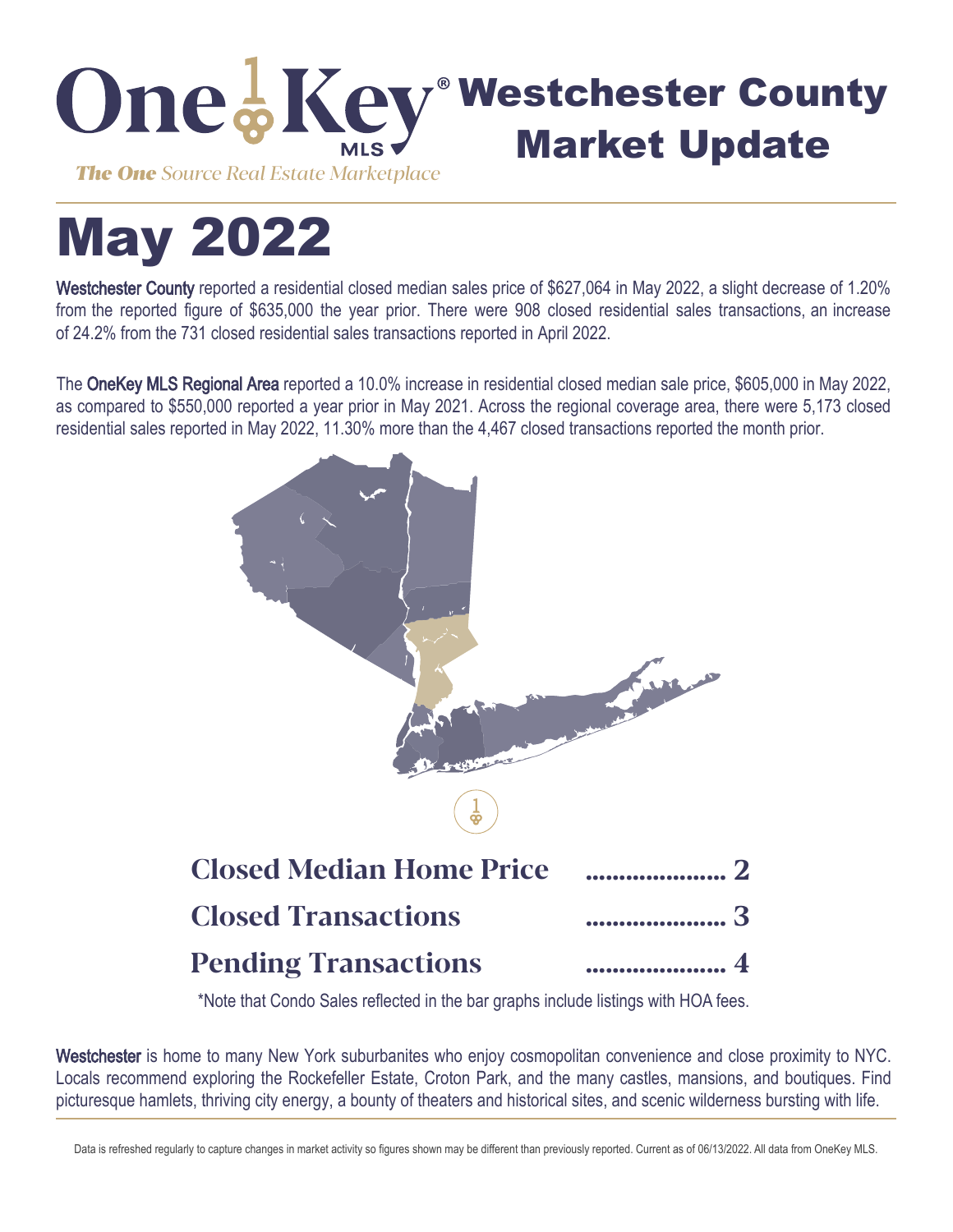

## Real Estate Market Report

#### **Sold Property Median Price for:**

#### **Location: Westchester (County)**



| <b>Month</b>    | Current<br>Year | Prior<br>Year | %<br>Change |
|-----------------|-----------------|---------------|-------------|
| May-2022        | \$627,064       | \$635,000     | $-1.2$      |
| Apr-2022        | \$639,000       | \$594,500     | 7.5         |
| Mar-2022        | \$585,000       | \$565,000     | 3.5         |
| Feb-2022        | \$560,000       | \$547.000     | 2.4         |
| Jan-2022        | \$581,825       | \$595,000     | $-2.2$      |
| Dec-2021        | \$615,000       | \$610,000     | 0.8         |
| <b>Nov-2021</b> | \$590,000       | \$595,000     | $-0.8$      |
| Oct-2021        | \$600,000       | \$629,000     | $-4.6$      |
| Sep-2021        | \$645,000       | \$674,125     | $-4.3$      |
| Aug-2021        | \$685,000       | \$718,250     | $-4.6$      |
| Jul-2021        | \$715,000       | \$663,500     | 7.8         |
| Jun-2021        | \$700.000       | \$565.000     | 23.9        |

**Sold Property Median Price for:** Location: Westchester (County) (Last 24 Months - Residential, Condo, Co-op Properties)



Note: Information displayed in the data table is compiled by OneKey® MLS and represents a combined total of Residential, Condo, Co-op Properties sales for the selected time frame. Only available<br>data will be displayed. Pl

06/13/2022 10:51 AM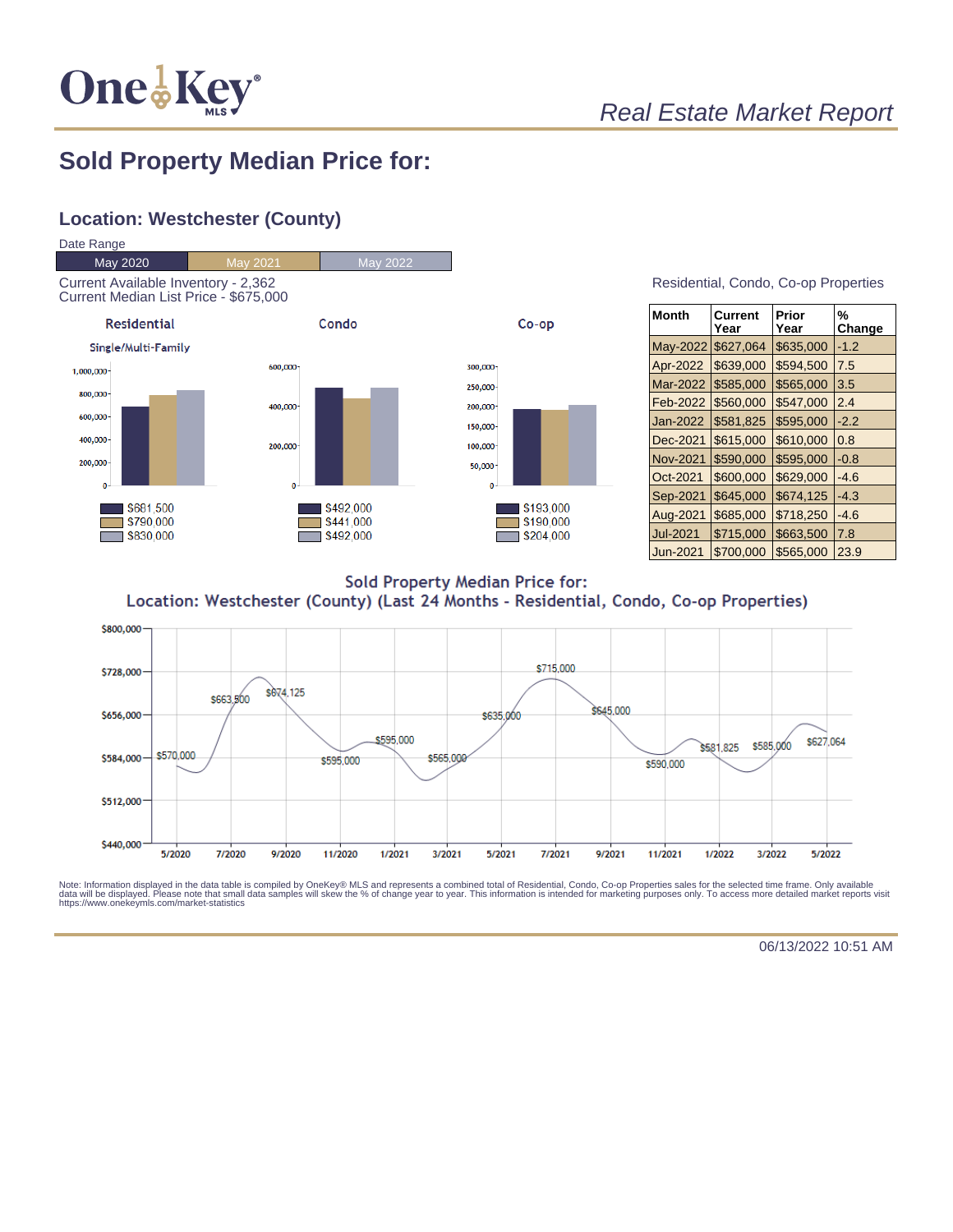

# Real Estate Market Report

## **Sold Property Counts for:**

#### **Location: Westchester (County)**



| Residential, Condo, Co-op Properties |  |  |
|--------------------------------------|--|--|
|                                      |  |  |

| <b>Month</b>    | <b>Current</b><br>Year | Prior<br>Year | %<br>Change |
|-----------------|------------------------|---------------|-------------|
| May-2022        | 908                    | 885           | 2.6         |
| Apr-2022        | 731                    | 848           | $-13.8$     |
| Mar-2022        | 825                    | 819           | 0.7         |
| Feb-2022        | 679                    | 783           | $-13.3$     |
| Jan-2022        | 826                    | 871           | $-5.2$      |
| Dec-2021        | 1,041                  | 1,199         | $-13.2$     |
| <b>Nov-2021</b> | 872                    | 1.031         | $-15.4$     |
| Oct-2021        | 964                    | 1.143         | $-15.7$     |
| Sep-2021        | 1,014                  | 1,060         | $-4.3$      |
| Aug-2021        | 1,350                  | 1,064         | 26.9        |
| <b>Jul-2021</b> | 1.270                  | 838           | 51.6        |
| Jun-2021        | 1.193                  | 702           | 69.9        |

**Sold Property Counts for:** Location: Westchester (County) (Last 24 Months - Residential, Condo, Co-op Properties)



Note: Information displayed in the data table is compiled by OneKey® MLS and represents a combined total of Residential, Condo, Co-op Properties sales for the selected time frame. Only available<br>data will be displayed. Pl

06/13/2022 10:51 AM